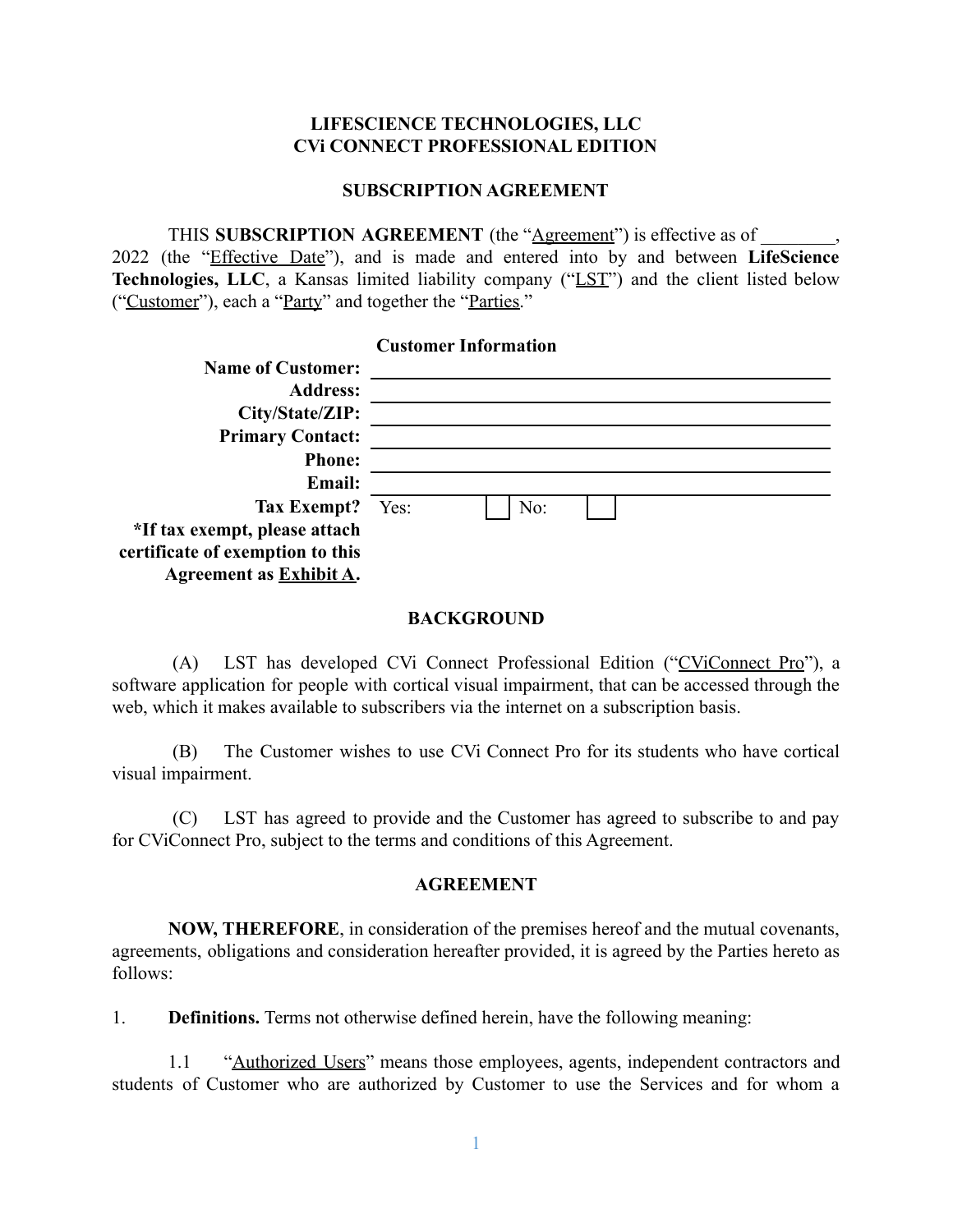Subscription Fee has been paid. Each Authorized User will have a unique username and login as set forth in more detail below.

1.2 "Authorized User Data" means the personal data and information Authorized Users provide to LST and/or input by Customer into the Service for the purpose of creating an account for an Authorized User but excluding the Customer Data and LST Data.

1.3 "Business Hours" means generally 8:00-5:00 Central Standard Time.

1.4 "Customer" means an educational organization that has been approved by LST and has signed this Agreement. The Customer signing this Agreement will be responsible for the obligations of other schools or entities which participate under this Agreement.

1.5 "Customer Data" means all data, information, workflows, files, including hypertext markup language files, documents, audio and visual information, graphics, scripts, programs, that Customer creates, installs, uploads to or transfers in or through the Software or content produced in the course of using the Software.

1.6 "Confidential Information" means each Party's information that would reasonably be considered confidential and/or proprietary given the nature of the information or the manner of disclosure and regardless of whether such was marked or stamped as confidential, including, but not limited to, personally identifiable student education records as defined in the Family Educational Rights and Privacy Act of 1974 ("FERPA"), .

1.7 "Intellectual Property Rights" means, including without limitation, rights in patents, trademarks, service marks, trade names, other trade-identifying symbols and inventions, copyrights, design rights, database rights, rights in know-how, trade secrets and any other intellectual property rights arising anywhere in the world, whether registered or unregistered, and including applications for the grant of any such rights;

1.8 "LST Data" means (i) such information or data provided by LST to Customer as part of the Services; (ii) any meta data extracted by LST from Customer's use of the Services to be used to provide the Services; and (iii) any feedback or suggestions from Customer or Authorized Users to LST relating to the Services;

1.9 "Services" means (i) use of the Software in accordance with this Agreement, (ii) use of LST Data; (iii) the provision of the Support Services.

1.10 "Software" means the CVi Connect Professional Edition accessed via a web-based application, a mobile application, available in the Apple app store, and the Support **Services** 

1.11 "Subscription Fee" has the meaning set forth in Section 6.1.

1.12 "Support Services" means the support services described on Exhibit C.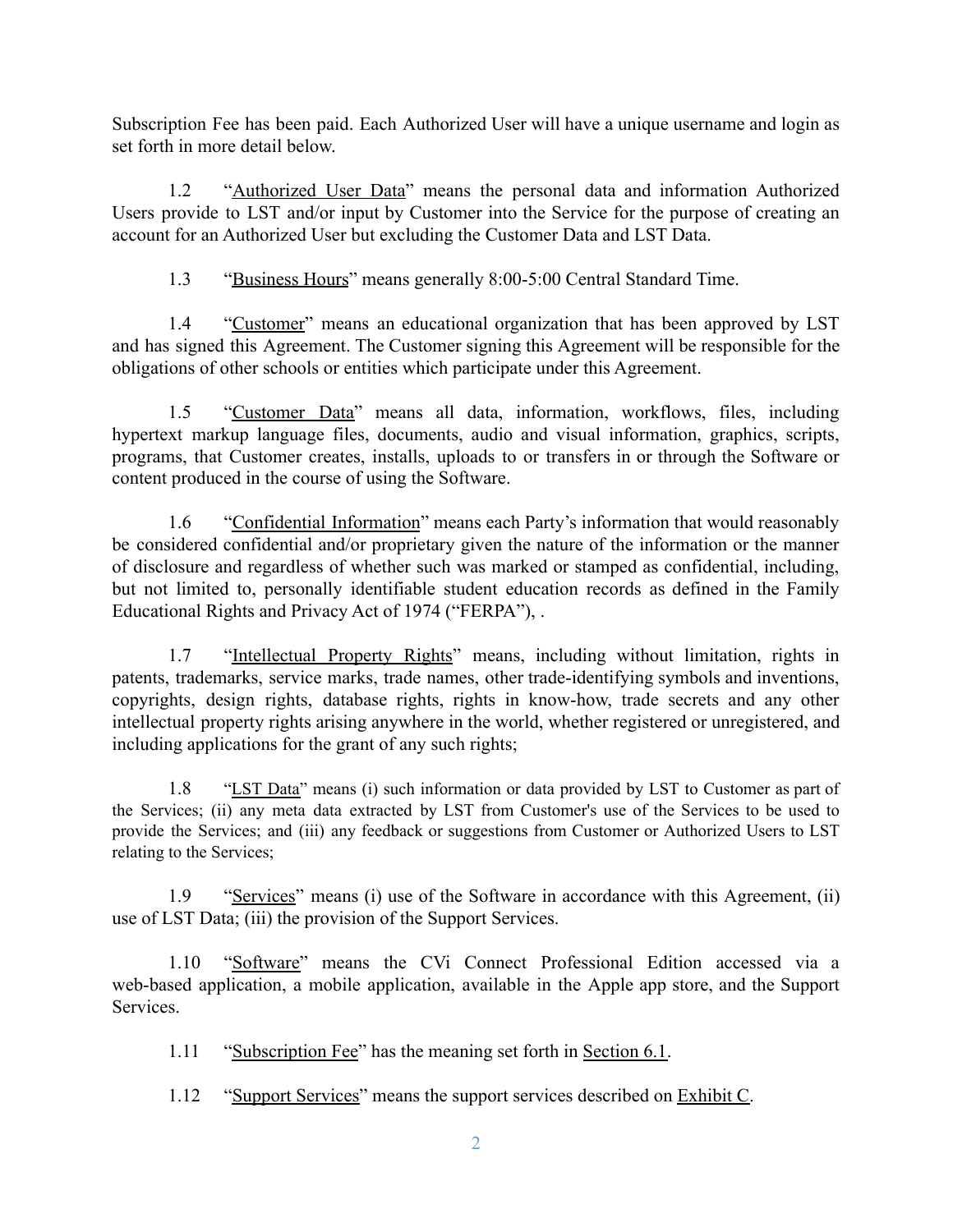1.13 "Updates and Upgrades" means modifications, corrections versions, fixes, and program temporary fixes to the Software and new versions of the Software.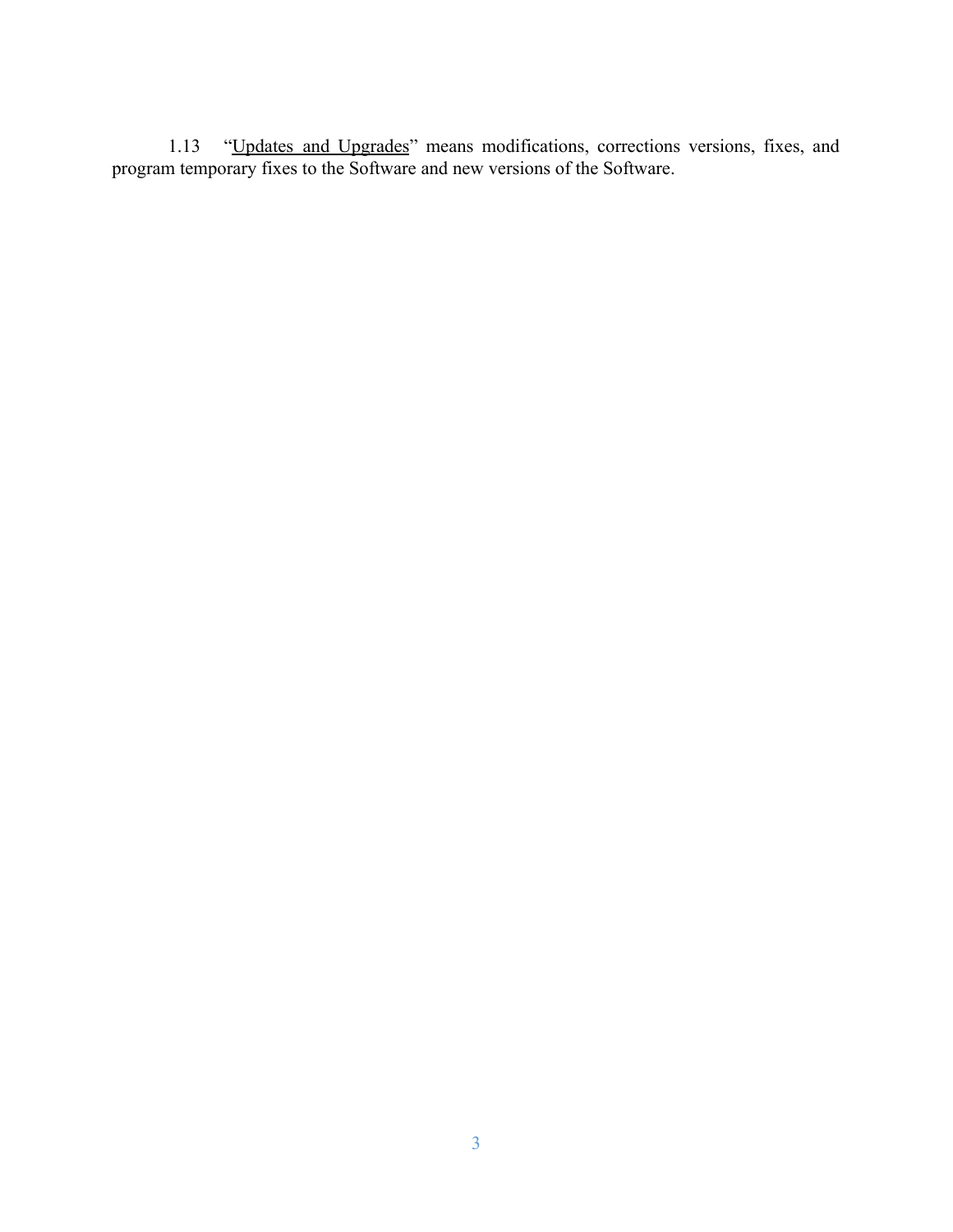1.14 "Virus" means any thing or device (including any software, code, file or program) which may prevent, impair or otherwise adversely affect the access to or operation, reliability or user experience of any computer software, hardware or network, telecommunications service, equipment or network or any other service or device, including worms, trojan horses, viruses and other similar things or devices.

## 2. **Subscription; Addition Terms of Service.**

2.1 Users and Services. LST will provide the Services during the Term in accordance with the terms set out in this Agreement. Subject to the Customer purchasing the User Subscription(s), the restrictions set out in this Section 2 and the terms and conditions of this Agreement, LST hereby grants to the Customer a non-exclusive, non-transferable right to permit the Authorized Users to use the Services during the Term solely for Customer's internal uses.

2.2 Unique Authorized Users. In relation to the Authorized Users, Customer agrees that the maximum number of Authorized Users that it authorizes to access and use the Services will not exceed the number of User Subscriptions it has purchased from time to time. Customer further agrees that it will not allow any User Subscription to be used by more than one individual Authorized User unless it has been reassigned in its entirety to another individual Authorized User, in which case the prior Authorized User will no longer have any right to access or use the Services.

2.3 Passwords. Each Authorized User will keep a secure password for of the Services and each Authorized User will keep Authorized User's password confidential.

2.4 No Illegal Activity or Viruses. Customer will not access, store, distribute or transmit any Viruses, or any material, including without limitation Customer Data and the Authorized User Data, during the course of its use of the Services that (i) is unlawful, harmful, threatening, defamatory, obscene, infringing, harassing or racially or ethnically offensive; (ii) facilitates illegal activity; or (iii) in a manner that is otherwise illegal or causes damage or injury to any person or property; and LST reserves the right, without liability or prejudice to its other rights to Customer, to disable Customer's access to any material that breaches the provisions of this Section.

## 3. **Customer Obligations**.

3.1 Customer will not:

3.1.1 attempt to copy, modify, duplicate, create derivative works from, frame, mirror, republish, download, display, transmit, or distribute all or any portion of the Software in any form or media or by any means; or

3.1.2 attempt to reverse compile, disassemble, reverse engineer or otherwise reduce to human-perceivable form all or any part of the Software; or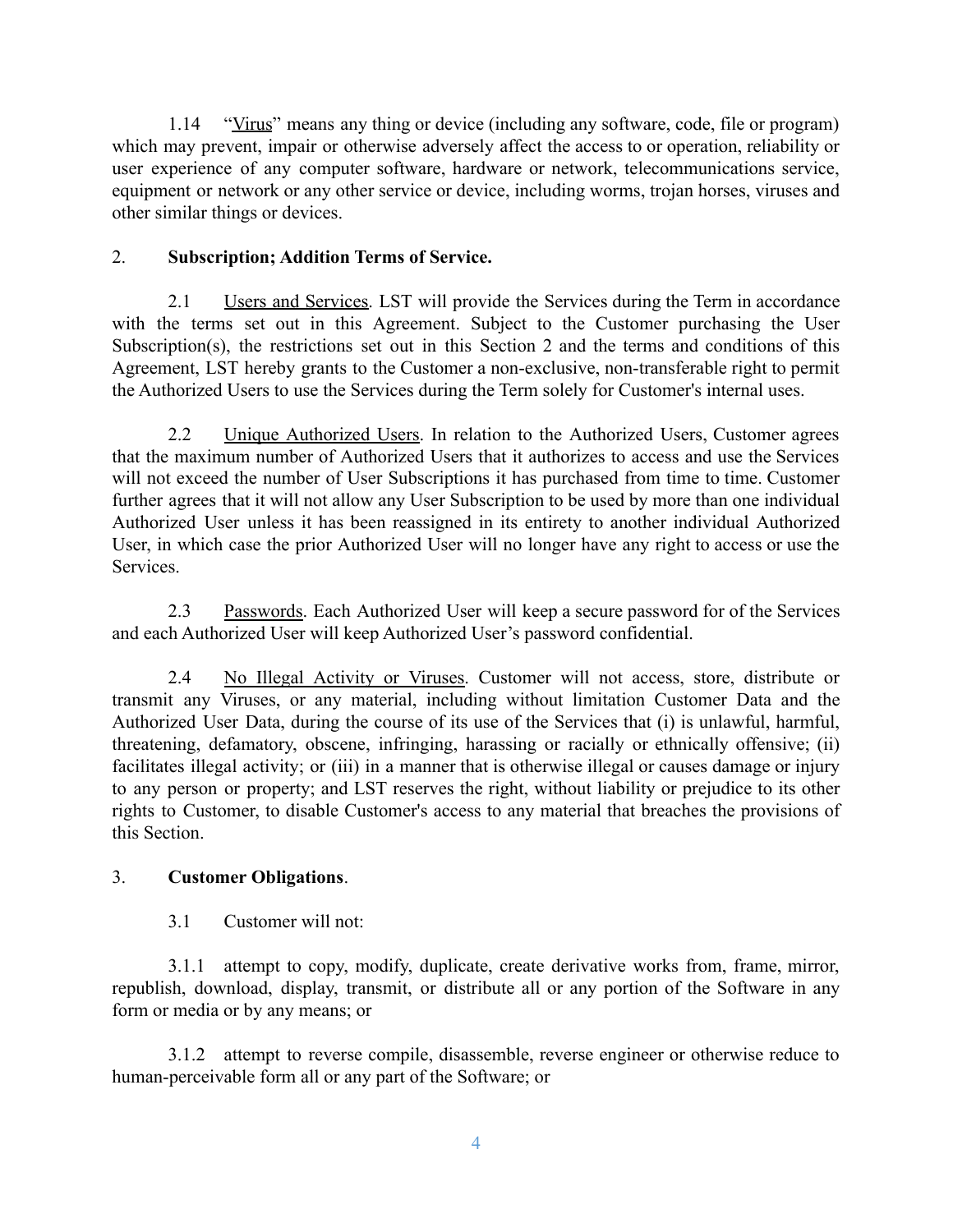3.1.3 access all or any part of the Services in order to build a product or service which competes with the Services; or

3.1.4 use the Services to provide services to third parties, except that Customer may use the Services to provide services to students enrolled in one or more of Customer's constituent school districts as defined in Michigan's Revised School Code; or

3.1.5 license, sell, rent, lease, transfer, assign, distribute, display, disclose, or otherwise commercially exploit, or otherwise make the Services available to any third party except the Authorized Users, or

3.1.6 attempt to obtain, or assist third parties in obtaining, access to the Services, other than as provided in this Agreement; or

3.1.7 Customer will use all reasonable methods to prevent any unauthorized access to, or use of, the Services and, in the event of any such unauthorized access or use, promptly notify LST.

3.2 Additional User Subscriptions. Customer may, from time to time during the Term, purchase additional User Subscriptions for additional fees as set out on Exhibit A and LST will grant access to the Services to such additional Authorized Users in accordance with the provisions of this Agreement.'

## 3.3 Services Availability and Support

3.3.1 LST will, as part of the Services and at no additional cost to Customer, provide Customer with LST's standard Support Services during Business Hours. LST may amend the Support Services for improvements in its sole and absolute discretion from time to time.

3.3.2 Customer may purchase enhanced support service packages separately, as may be offered by LST from time to time, as set forth on Exhibit C, at LST's then current rates for any such additional support services (as notified to Customer by LST from time to time).

3.4 Updates and Upgrades. During the Term, LST will provide Customer with Updates and Upgrades as soon as reasonably possible after the launch of a new version of the Software. During the Term, at Customer's request, LST will provide Customer with all Updates and Upgrades necessary to support the Software.

## 4. **Term; Termination**

4.1 Term. This Agreement will be effective on the Effective Date and will continue for (1) one year (the "Initial Term"). Provided that Customer is not in default under this Agreement, this Agreement will automatically renew for successive one-year periods (the Initial Term and any successive periods will be referred to as the "Term") unless either Party gives the other Party written notice of intent not to renew this Agreement at least sixty (60) days prior to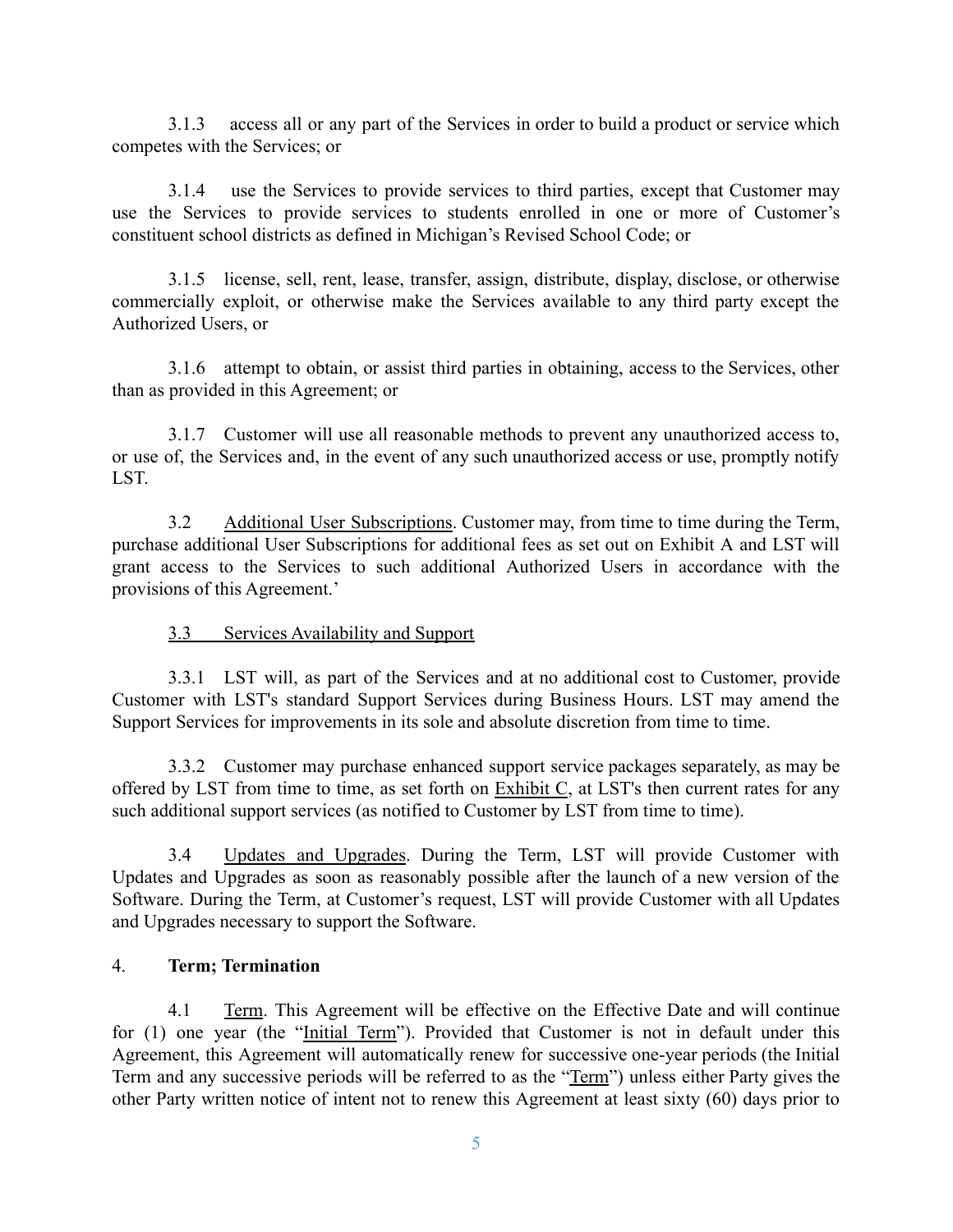the expiration of the Initial Term, or the then existing renewal period, subject, however, to termination under Section 4.2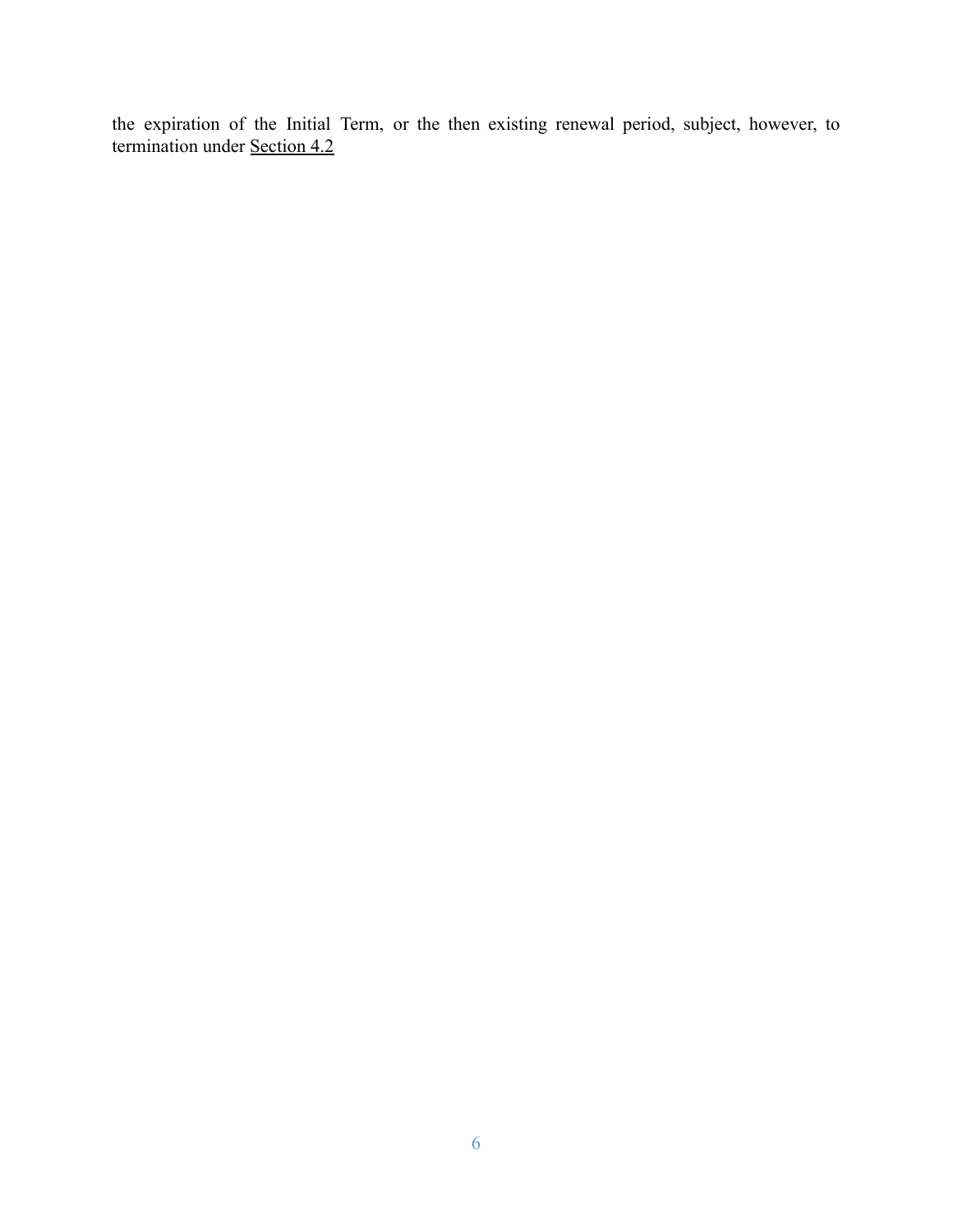## 4.2 Termination.

4.2.1 Termination for Convenience. After the first anniversary of the Effective Date, either Party may terminate this Agreement without Cause by giving the other Party at least ninety (90) days advance written notice.

4.2.2 Termination for Cause. This Agreement may be terminated by either Party for Cause pursuant to the terms of this Agreement. Prior to termination for Cause, the non-breaching Party will provide written notice (which notice will, in reasonable detail, specify the nature of the breach) to the breaching Party and allow the breaching Party to cure such breach within thirty (30) days after the receipt of such written notice before the non-breaching Party can terminate this Agreement upon written notice.

## 4.3 Effect of Termination.

4.3.1 Termination of all Licenses. Upon the termination of this Agreement, the rights granted to (i) Customer by LST will terminate immediately and the Customer and all Authorized Users will cease all use of the Services and (ii) LST to Customer Data, Customer Confidential Information, and any Customer Intellectual Property will terminate immediately and LST will cease all use of such.

4.3.2 Payment of Fees. No termination of this Agreement will release the Customer from its obligations to pay LST any fees or expenses which accrued prior to the termination date or which accrue after the termination date. If Customer terminates this Agreement without Cause within the first twelve (12) months of the Term, Customer is obligated to pay any fees for the remaining months of the first twelve months (the "Termination Period"), including the Subscription Fee. The obligations related to protection of Confidential Information set forth in this Agreement will survive termination of this Agreement.

## 5. **Delivery and Use**

5.1 Delivery. LST will provide access to the Software as soon as reasonably possible after the Effective Date or as mutually agreed to by the Parties in writing.

5.2 Use. Customer recognizes that the Software may be used while working with minors, and Customer agrees that Customer will obtain all necessary consents to use the Software while working with minors. LST will not be responsible for any failure of Customer to obtain the appropriate consents that may be required to use the Software with any minors.

## 6. **Subscription Fees**

6.1 In consideration for the use of Software and other services set forth in this Agreement, Customer will pay LST the license fee (the "Subscription Fee") as set forth in Exhibit B.

6.2 Customer will pay the Subscription Fees and any additional fees related to the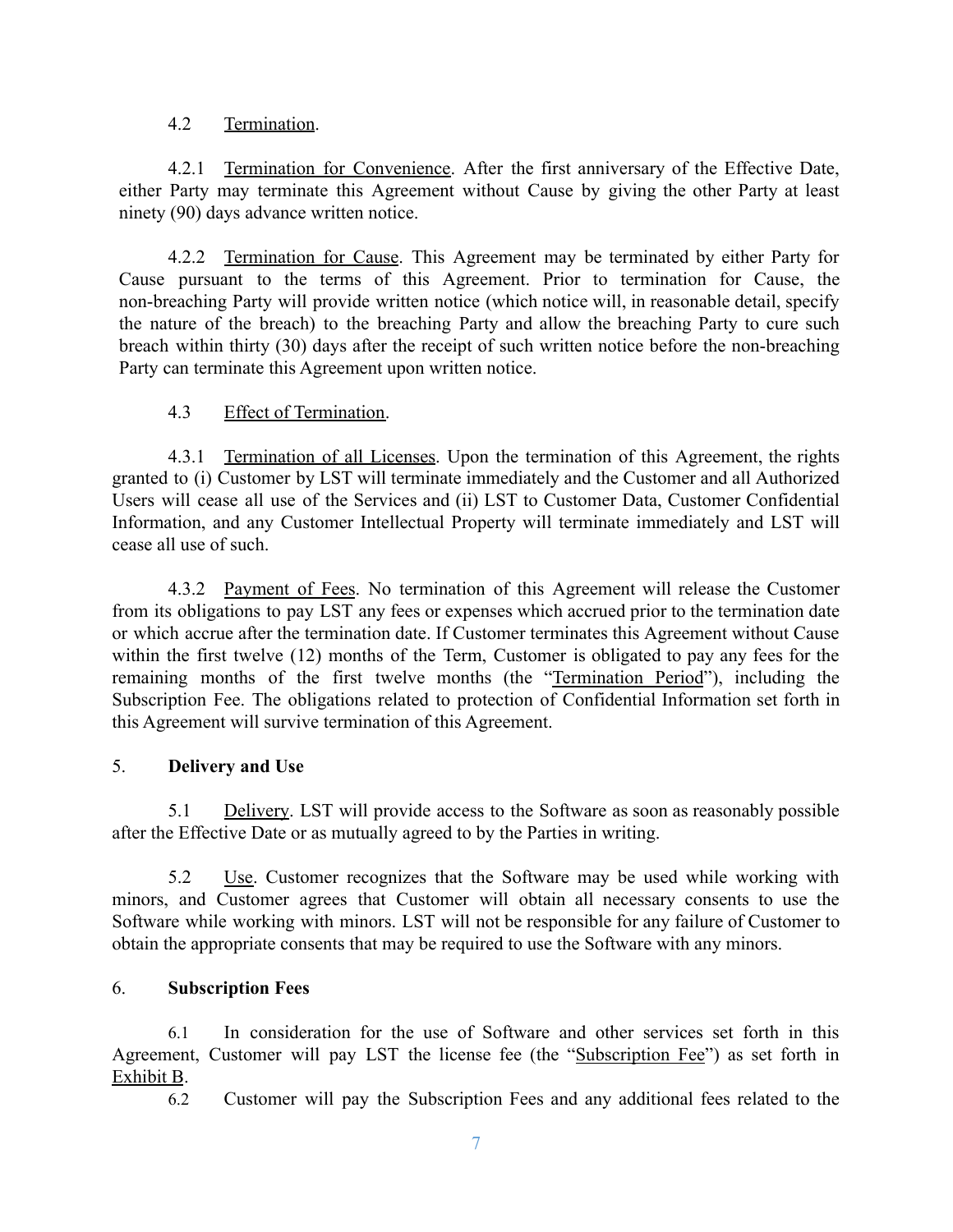Services as set forth on Exhibit B to LST in accordance with this Section 6.

6.3 All Fees and approved expenses will be paid by Customer in full and without deduction within thirty (30) days of the date of invoice.

6.4 If LST has not received payment for any invoices by the due dates and without prejudice to any other rights and remedies of LST, LST by giving thirty (30) Business Days prior written notice to Customer, without liability to Customer, disable Customer's and Authorized Users' passwords account and access to all or part of the Services and LST will be under no obligation to provide any or all of the Services while the invoice(s) concerned remain unpaid; and charge interest which will accrue on such due amounts at the higher of (i) an annual rate equal to 18% or (ii) the standard statutory delay interest rate under applicable law.

6.5 All amounts and Fees stated or referred to in this Agreement are non-refundable and are exclusive of all taxes. Customer will be solely responsible for, and paying all applicable taxes relating to this Agreement, and the use or access to the Services.

# 7. **Confidentiality**

7.1 LST Trade Secret. Customer acknowledges that the Software is proprietary to LST and constitutes an LST trade secret. The Software will be kept confidential by Customer and will not be disclosed by Customer to any person or Party without LST's prior written consent, except those Customer employees who have a reasonably necessary need to know for operation of Customer's business.

7.2 Treatment of Confidential Information. No Party (the "Receiving Party") will duplicate, use or disclose all or any part of the other Party's Confidential Information (the "Disclosing Party"), except in accordance with the terms and conditions of this Agreement, and the Confidentiality Agreement as incorporated by reference. Each Party will have an appropriate agreement with each of its employees, contractors and agents having access to the other Party's Confidential Information sufficient to enable that Party to comply with all the terms of this Agreement. The Receiving Party agrees to protect the Disclosing Party's Confidential Information with the same standard of care and procedures which it uses to protect its own trade secrets and Confidential Information of like importance and, in any event, will adopt or maintain procedures reasonably calculated to protect such Confidential Information.

Nondisclosure. Customer will not disclose the terms and conditions of this Agreement to (i) any third party; (ii) any person in Customer's organization other than those who require it in the performance of their jobs. Customer may disclose any such information requested by the government agencies that may require that information in the performance of examinations and audits of their clients.

7.3 Remedies. If Customer or any of its employees, agents, or representatives attempt to use, duplicate, reverse engineer, or dispose of the Software, in whole or in part, in a manner contrary to the terms of this Agreement, LST will have the right, in addition to such other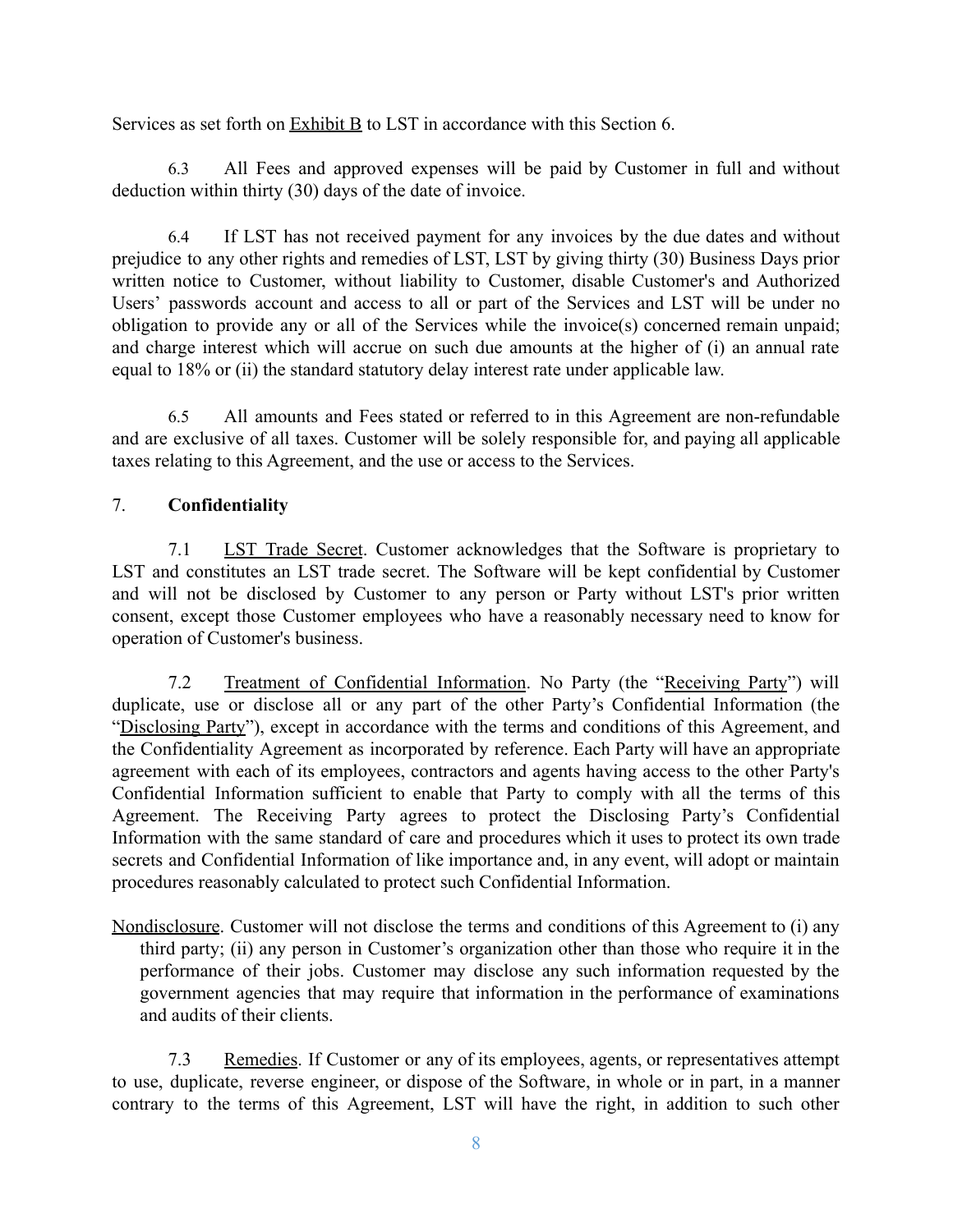remedies as may be available to it, to injunctive relief enjoining such acts or attempts, it being acknowledged that legal remedies are inadequate.

## 8. **Representation and Warranties**

8.1 Party Representations. Each Party represents and warrants that:

8.1.1 The Party has the power and authority to enter into and perform this Agreement.

8.1.2 The representative executing this Agreement is duly authorized to execute this Agreement.

8.1.3 The Party is not restricted in any way, by agreement or otherwise, from entering into this Agreement.

# 8.2 Customer's Representations and Warranties.

8.2.1 Customer represents and warrants that, without the written consent of LST, Customer will not sublicense any right granted herein to any third party, except as provided in this Agreement.

8.2.2 Customer will not modify, adapt, translate, reverse engineer, decompile, disassemble, or sell or create derivative works based on the Software, in whole or in part, nor modify, adapt, translate or create derivative works based on the Software, in whole or in part, without the prior written consent of LST.

# 8.3 LST's Representations and Warranties.

8.3.1 LST and its respective employees and agents will perform their responsibilities in a professional, competent, manner.

8.3.2 LST represents and warrants that there is no litigation pending against LST, nor does it know of any potential litigation against it, which would limit, restrict, or prevent Customer's use of the Software or any other services under this Agreement.

8.3.3 LST represents and warrants CVi Pro is free of the claim of any third person by way of infringement of any patent, copyright, or other proprietary right.

# 9. **Warranty; Limitation of Liability and Warranty**

9.1 Warranty. LST warrants that the Services (excluding any third-party application) will be performed with reasonable skill and care for the Subscription Term.

9.2 Exclusion from Warranty. The warranty provided in Section 7.1 shall not apply to the extent of any non-conformance which is caused by Customer's use of the Services contrary to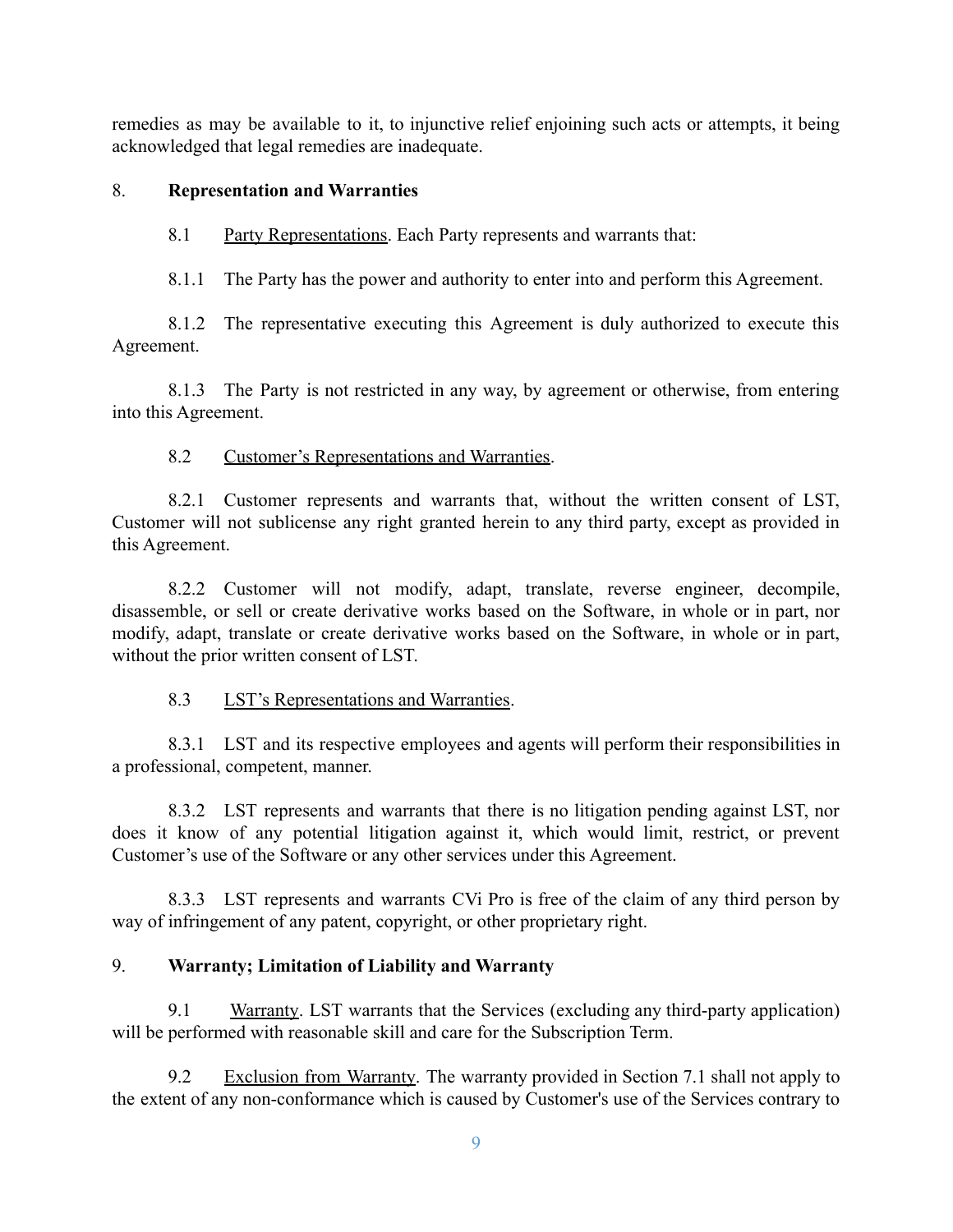LST's' instructions, or modification or alteration of the Services by any party other than LST or LST's duly authorized contractors or agents. If the Services do not conform with the warranty provided in clause 7.1, LST will, at its expense, use commercially reasonable efforts to correct any such non-conformance promptly, or provide the Customer with an alternative means of accomplishing the desired performance. Such correction or substitution constitutes Customer's sole and exclusive remedy, and LST's sole and exclusive liability for any breach of the warranty.

9.3 Limitations. Notwithstanding the foregoing, LST:

9.3.1 does not warrant that Customer's use of the Services will be uninterrupted or error-free; or that the Services and/or the information obtained by Customer through the Services will meet Customer's requirements;

9.3.2 is not responsible for any delays, delivery failures, or any other loss or damage resulting from Customer's access to and use of the Services through third party applications (such as Google) or the transfer of data over communications networks and facilities, including the internet, and Customer acknowledges that the Services may be subject to limitations, delays and other problems inherent in the use of such communications facilities;

9.3.3 is not responsible for any Virus which was not detected by LST using reasonable current commercial methods of detection;

9.3.4 nor its suppliers, shall have any liability whatsoever for the accuracy, completeness, or timeliness of Customer Data, or for any decision made or action taken by Customer, any Authorized User, or any third party in reliance upon any Customer Data.

9.4 Limitation of Liability. THE LIABILITY OF LST AND CLIENT, WHETHER ARISING IN CONTRACT, TORT (INCLUDING NEGLIGENCE) OR OTHERWISE, IN CONNECTION WITH THE SERVICES PROVIDED UNDER THIS AGREEMENT, WILL BE THE LESSER OF: (1) THE ENTIRE FEES FOR THE SERVICES AND LICENSED SOFTWARE PAID TO LST IN CONNECTION WITH THIS AGREEMENT; OR (2) THE LICENSE FEE FOR THE LICENSED SOFTWARE PAID TO LST IN CONNECTION WITH THE LICENSED SOFTWARE FOR THE PREVIOUS TWELVE (12) MONTHS. NEITHER PARTY WILL BE LIABLE FOR ANY INDIRECT, SPECIAL, INCIDENTAL, PUNITIVE, OR CONSEQUENTIAL DAMAGES INCLUDING, WITHOUT LIMITATION, LOST PROFITS OR OTHER ECONOMIC LOSS ARISING UNDER THIS AGREEMENT. THIS LIMITATION OF LIABILITY WILL APPLY REGARDLESS OF THE FORM OF ACTION, WHETHER IN CONTRACT OR TORT, INCLUDING NEGLIGENCE AND INDEPENDENT OF ANY FAILURE OF ESSENTIAL PURPOSE OF THE REMEDIES PROVIDED HEREUNDER, AND WILL APPLY WHETHER OR NOT A PARTY HAS BEEN APPRISED OF THE POSSIBILITY OF SUCH DAMAGES. NOTWITHSTANDING THE FOREGOING, THE PARTIES ACKNOWLEDGE AND AGREE THAT THE PROVISIONS OF THIS SECTION WILL NOT APPLY TO: (i) ANY BREACH BY A PARTY OF CONFIDENTIALITY AND/OR NON-DISCLOSURE PROVISIONS THEREUNDER, (ii) GROSS NEGLIGENCE, OR (iii) MISUSE OF THE INTELLECTUAL PROPERTY BY A PARTY.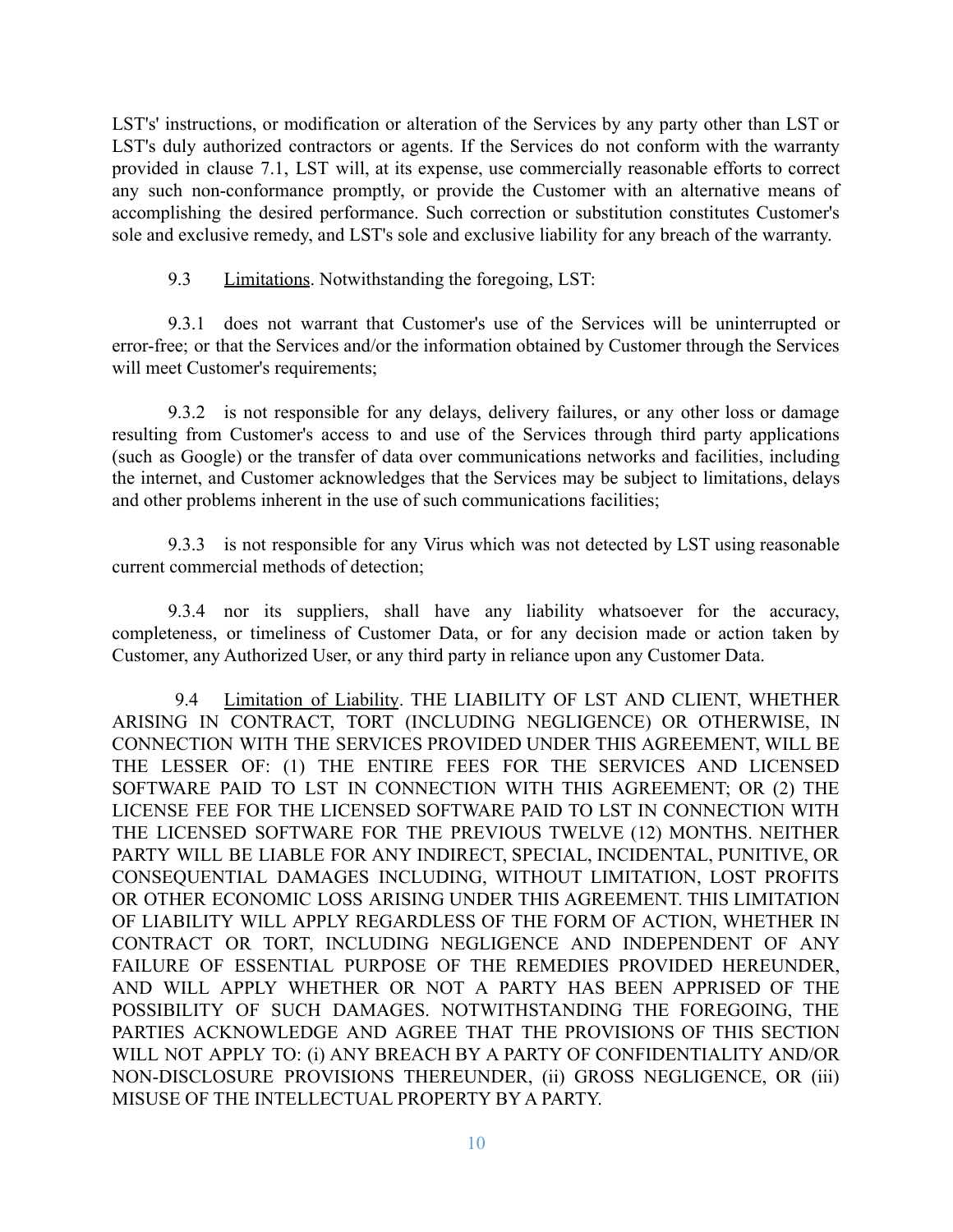9.5 Limitation on Warranty. WITH THE EXCEPTION OF EXPRESS WARRANTIES CONTAINED IN THIS AGREEMENT, LST PROVIDES THE LICENSED SOFTWARE "AS IS", WITHOUT WARRANTY OF ANY KIND, WHETHER EXPRESS OR IMPLIED AND LST DISCLAIMS ALL IMPLIED WARRANTIES, INCLUDING, BUT NOT LIMITED TO, THE IMPLIED WARRANTIES OF MERCHANTABILITY OR FITNESS FOR A PARTICULAR PURPOSE.

9.6 Survival. This section will survive termination of this Agreement.

## 10. **Intellectual Property; Infringement Indemnity and Replacement**

10.1 Intellectual Property Rights. Customer acknowledges and agrees that LST and/or its licensors own all Intellectual Property Rights in the Software, Services and LST Data. Except as expressly stated herein, this Agreement does not grant Customer any rights to, or in, patents, copyrights, database rights, trade secrets, trade names, trademarks (whether registered or unregistered), or any other rights or licenses in respect of the Software, Maintenance Releases, Services or LST Data.

10.2 Infringement Indemnity. Each party (an "Indemnifying Party") agrees to indemnify, defend and hold the other Party and its officers, directors, agents, employees, successors and assigns ("Indemnified Parties") harmless from and against any and all losses incurred by an Indemnified Party arising from any third party claim related to an Intellectual Property Right asserted against the Indemnified Party by virtue of the Indemnified Party's use of the Indemnifying Party's intellectual property; provided, however, that (i) the Indemnifying Party is given prompt notice of any such claim, (ii) the Indemnifying Party has the right to control and direct the defense of such claim, and (iii) the Indemnified Party fully cooperates with the Indemnifying Party in such defense.

10.3 No Infringement Indemnity. LST will not have any liability for any claim of infringement to the extent such results from (i) any modification or enhancement to its Software or Licensed Materials made by an Indemnified Party without the consent of the other Party, (ii) any failure by Customer or an Indemnified Party to implement or install the Software as directed by LST, (iii) the combination, operation or use of the Software with third party programs, data or documentation except as allowed under this Agreement or as approved by the other Party and (iv) materials, items, resources, or services provided or performed by the Indemnified Party (whether or not used in connection with or incorporated into the Indemnified Party's software).

10.4 Customer Indemnity. Customer agrees to indemnify and hold LST and its officers, directors, agents, employees, successors and assigns harmless from and against any and all losses incurred by an Indemnified Party arising from any third party claim arising out of Customer's misuse of any Software or Licensed Materials provided hereunder or arising out of Customer's violation of any law or regulation, in connection with its use of the Software or Licensed Materials; provided, however, that (i) Customer is given prompt notice of any such claim, (ii) Customer has the right to control and direct the defense of such claim, and (iii)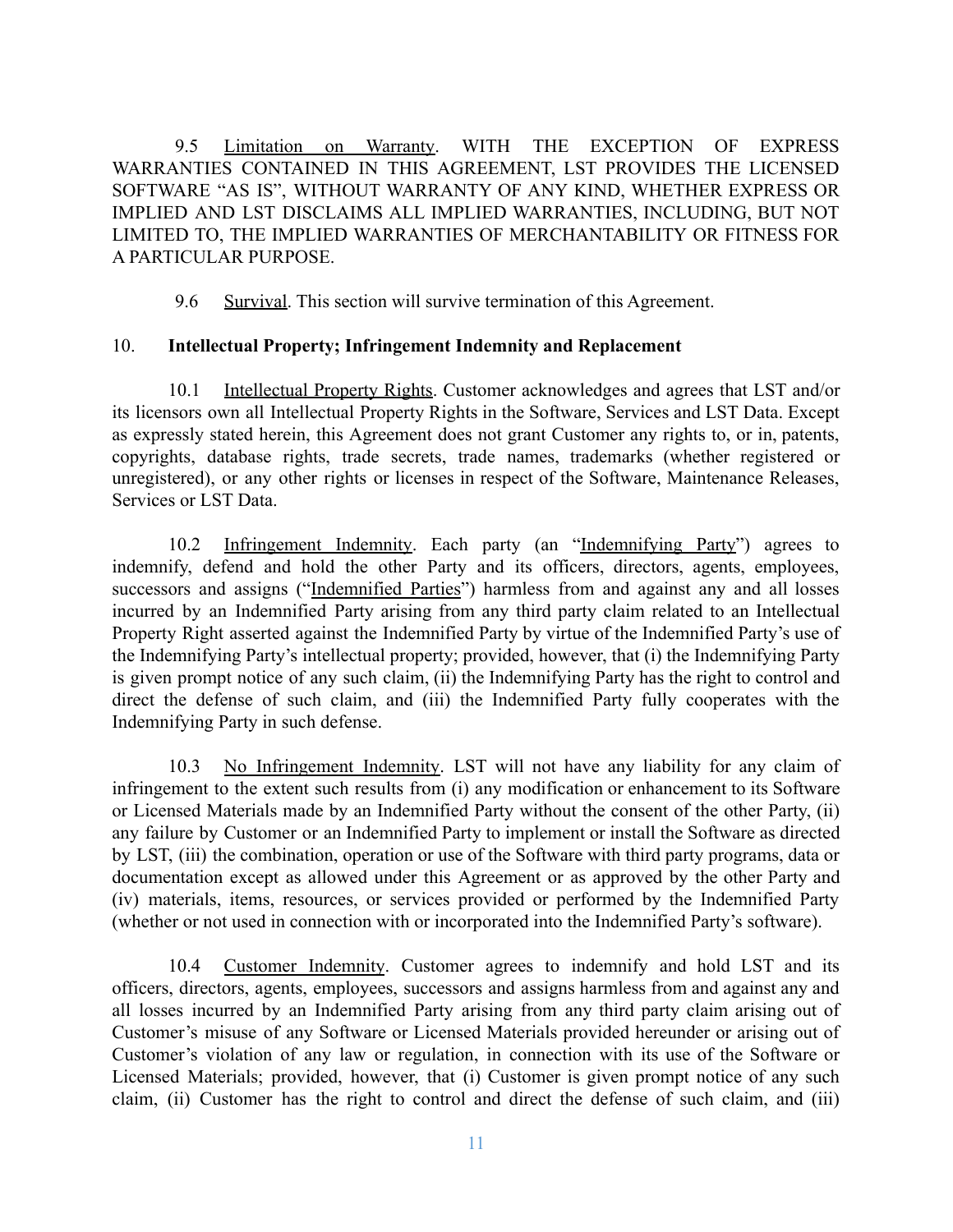Customer fully cooperates with the Indemnified Party in such defense.

10.5 Modification. In the event the Software is likely to, or does become, the subject of a claim of infringement, LST will have the right, at its sole option and expense, to (i) modify the allegedly infringing intellectual property, so that it is non-infringing, (ii) in the case of an infringement of third-party rights, obtain for the Indemnified Party a license or the right to continue to use the allegedly infringing intellectual property, or (iii) replace the affected software with equally suitable and functionally equivalent, non-infringing software and/or documentation.

## 11. **Customer Data.**

11.1 Ownership. Customer shall own all right, title and interest in and to all of the Customer Data and shall have sole responsibility for the legality, appropriateness, completeness, reliability, integrity, accuracy and quality of the Customer Data and Authorized User Data.

11.2 License. Solely to enable LST to provide the Services to Customer, Customer grants LST and its Associated Companies a non-exclusive license for the Subscription Term and 30 days afterwards to (i) host, copy, transmit and display Customer Data and to incorporate the Customer Data with the LST Data and (ii) where necessary, to transfer Customer Data to Third Party Application providers used by LST, only as required for the provision of the Services and in accordance with LST's Privacy Policy.

11.3 Responsibility for Customer Data. Customer acknowledges that responsibility for all Customer Data and any communications with others or between Authorized Users using the Services is the sole and exclusive responsibility of Customer and that LST will not be held responsible in any way for any copyright infringement or violation, or the violation of any other person's rights or the violation of any laws, including but not limited to infringement or misappropriation of copyright, trademark or other property right of any person or entity, arising or relating to Customer Data. Customer agrees to indemnify and hold harmless LST from and against all losses, damages, actions or causes of action, suits, claims, demands, penalties and interest arising in connection with or out of any such Customer Data, to the extent not caused by LST's willful misconduct.

## 12. **Miscellaneous Provisions**

12.1 Amendment. Any amendments to this Agreement must be in writing and signed by both Parties.

12.2 Notices. All notices and other communications under this Agreement will be in writing and sent by hand-delivery, reputable commercial courier (e.g., Federal Express, UPS or DHL), facsimile (with a confirmation copy sent by commercial carrier or certified U.S. mail), or electronic mail (with a confirmation copy sent by commercial carrier or certified U.S. mail) addressed to the following described addresses of the Parties hereto, or to such other address as a Party may request in writing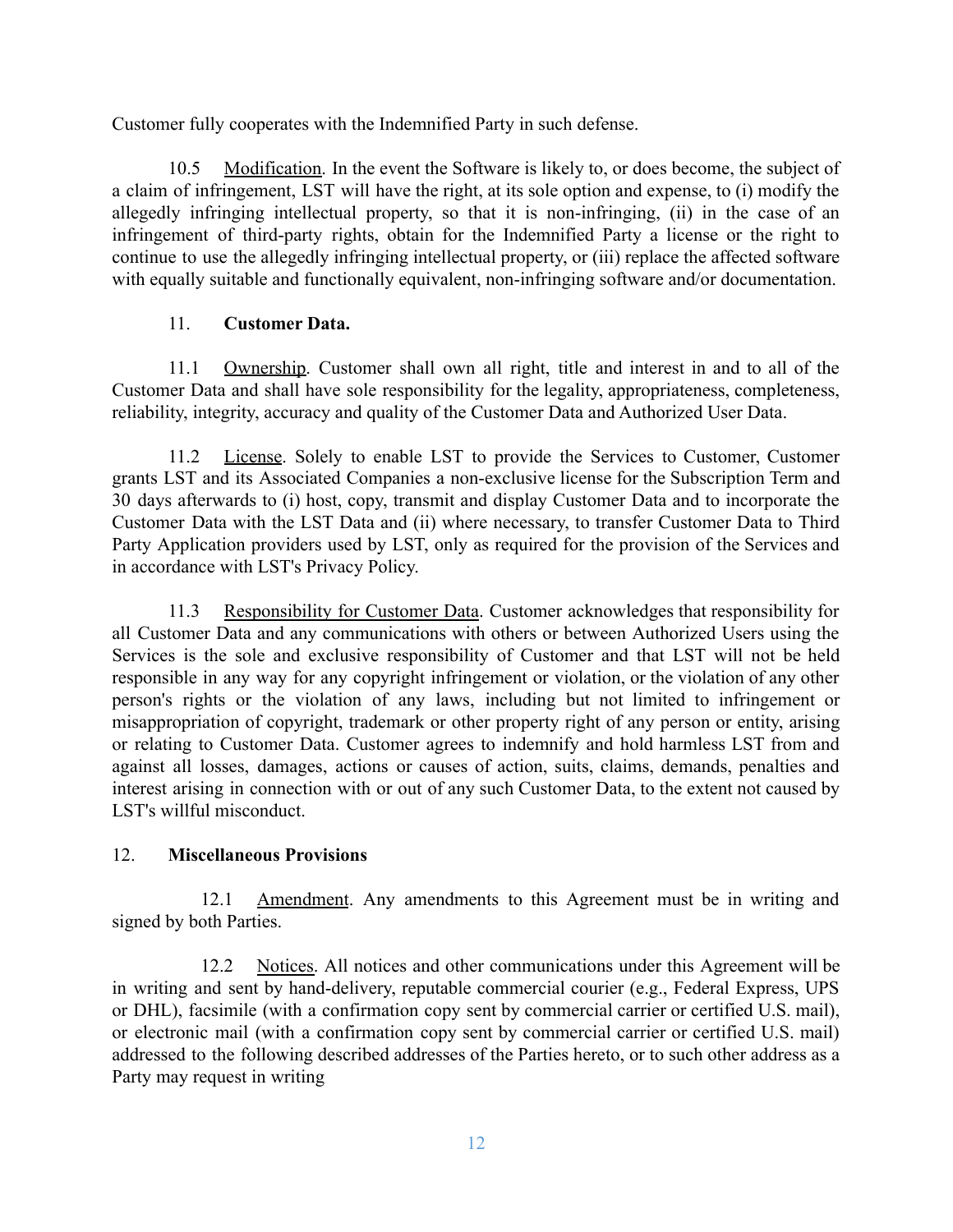| If to Customer     | The address listed above                                                                                                              |  |
|--------------------|---------------------------------------------------------------------------------------------------------------------------------------|--|
| With a copy to:    |                                                                                                                                       |  |
| If to the Company: | LifeScience Technologies, LLC<br>5251 W. 116 <sup>th</sup> Place, S-200<br>Leawood, Kansas 66211<br>Attn: Steven A Hendrix, President |  |
| With a copy to:    | Seck & Associates LLC<br>7285 West 132 <sup>nd</sup> Street, Suite 240<br>Overland Park, Kansas 66213<br>Attn: Sheila Seck            |  |

12.3 No Waiver. No delay or omission by either Party in exercising any right or remedy hereunder available to that Party will operate as a waiver of such right or remedy or any other right or remedy. A waiver on one occasion will not be construed as a bar to, or waiver of, any right or remedy on any future occasion.

12.4 Severability. If any provisions of this Agreement will be for any reason held to be invalid or unenforceable, such invalidity or unenforceability will not affect any other provision hereof, but this Agreement will be construed as if such invalid or unenforceable provision had never been contained herein.

12.5 Force Majeure. Each Party will be excused from the performance of its obligations under this Agreement, except for any payment obligations accruing prior to the event, for any period to the extent that it is prevented from performing, in whole or in part, as a result of delays caused by the other Party or any act of God, natural disaster, war, civil disturbance, court order or other events beyond the reasonable control of a Party, except where such delay was caused by the act or omission of the non-performing Party. Such non-performance will not be a default or a ground for termination as long as reasonable means are taken by the non-performing Party to expeditiously remedy the problem causing such non-performance.

12.6 Dispute Resolution. Before initiating legal action against the other relating to a dispute herein, the Parties agree to work in good faith to resolve disputes and claims arising out of this Agreement. If the dispute is not resolved within 30 days of the commencement of informal efforts under this section, either Party may pursue formal dispute resolution. This section will not apply if: (i) expiration of the applicable time for bringing an action is imminent; or (ii) injunctive or other equitable relief is necessary to protect a Party's proprietary rights.

12.7 Applicable Law; Venue. This Agreement and all rights and duties hereunder, including but not limited to all matters of construction, validity and performance, will be governed by the law of Delaware regardless of its conflicts of laws provisions.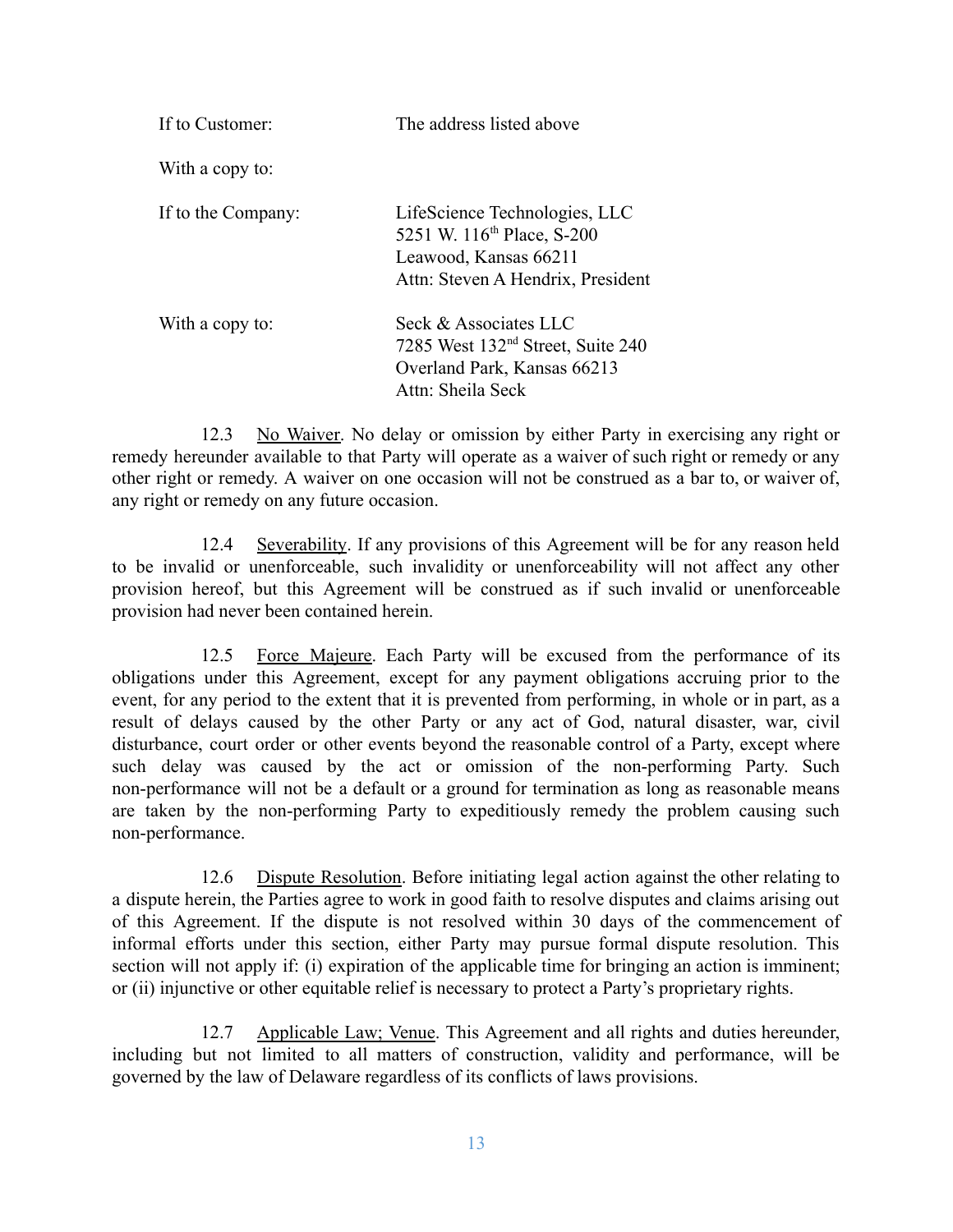12.8 Headings. The paragraph headings in this Agreement are for reference purposes only and will not be deemed a part of this Agreement. The wording used in this Agreement is the wording chosen by the Parties to express their mutual intent, and no rule of strict construction will apply against either Party.

12.9 Entire Agreement. This Agreement, any exhibits and any mutually-executed amendments or attachments thereto will constitute the entire agreement between the Parties regarding the subject matter hereof, and any prior understanding or representation of any kind regarding the subject matter hereof preceding the date of this Agreement will not be binding upon either Party except to the extent incorporated into this Agreement.

12.10 Counterparts. This Agreement may be executed in two (2) or more counterparts, each of which will be deemed an original, but all of which together will constitute one and the same instrument. Counterparts may be delivered via facsimile, electronic mail (including pdf), electronic signature complying with the U.S. federal ESIGN Act of 2000, e.g., www.docusign.com) or other transmission method and any counterpart so delivered will be deemed to have been duly and validly delivered and be valid and effective for all purposes.

12.11 Non-Recruitment; Non-Solicitation of Employees. LST and Customer recognize and acknowledge that employees who are engaged in software development activities possess special, unique, and extraordinary technical talents which are in great demand in the present economy and further recognize and acknowledge that each Party has incurred substantial expense in recruiting and training such employees and would incur even greater expense if required to replace any such employee. Therefore, both Parties agree not to actively recruit or employ, either directly or indirectly, a present employee of the other Party during the Term and for six (6) months after without the other Party's prior written consent.

## **THE PARTIES EVIDENCE THEIR AGREEMENT WITH THESE TERMS AND CONDITIONS BY SIGNING BELOW AS OF THE EFFECTIVE DATE.**

## **CLIENT LIFESCIENCE TECHNOLOGIES, LLC**

Signature Signature Steve Hendrix, President

Name

Title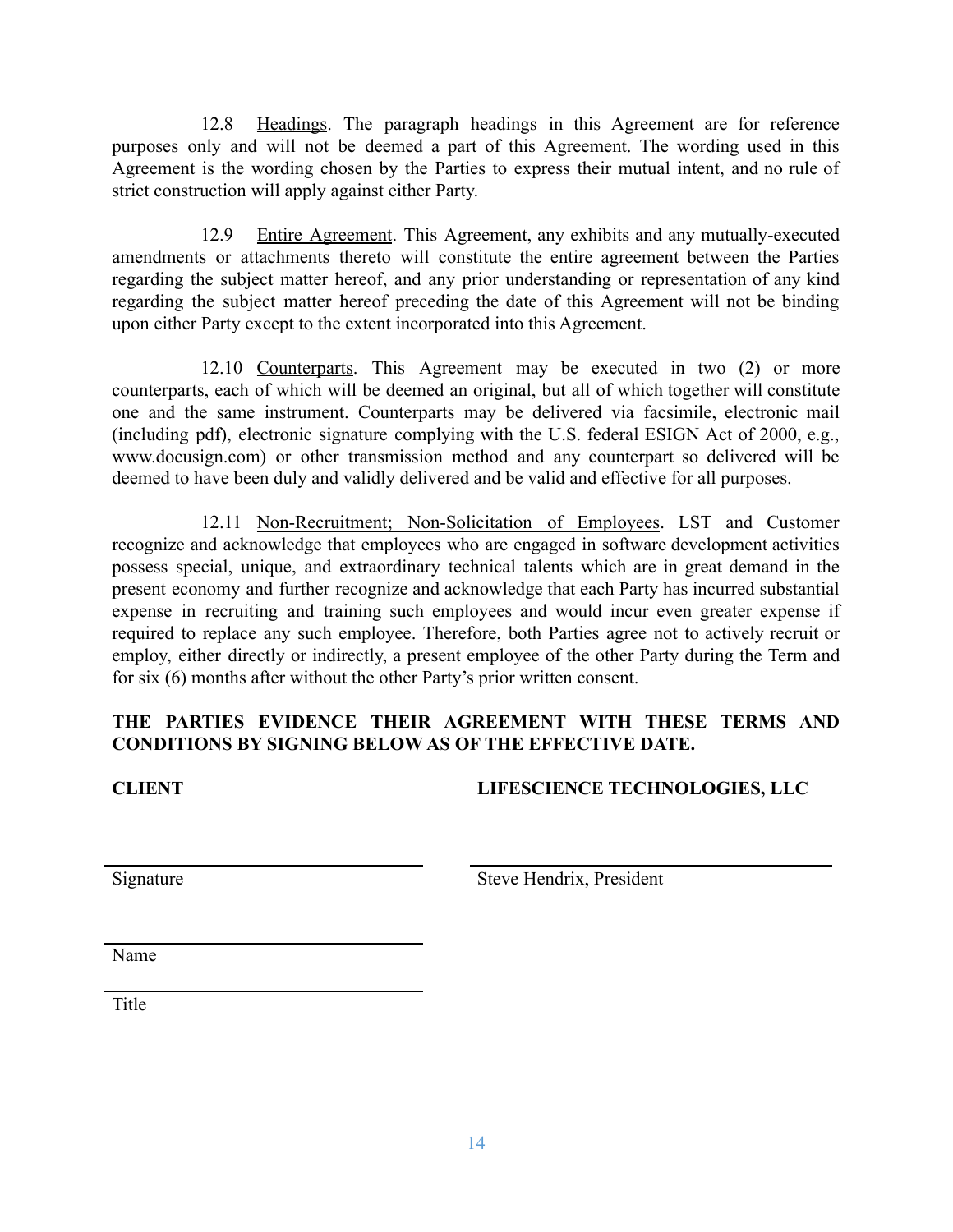# **EXHIBIT A**

# **CERTIFICATE OF EXEMPTION**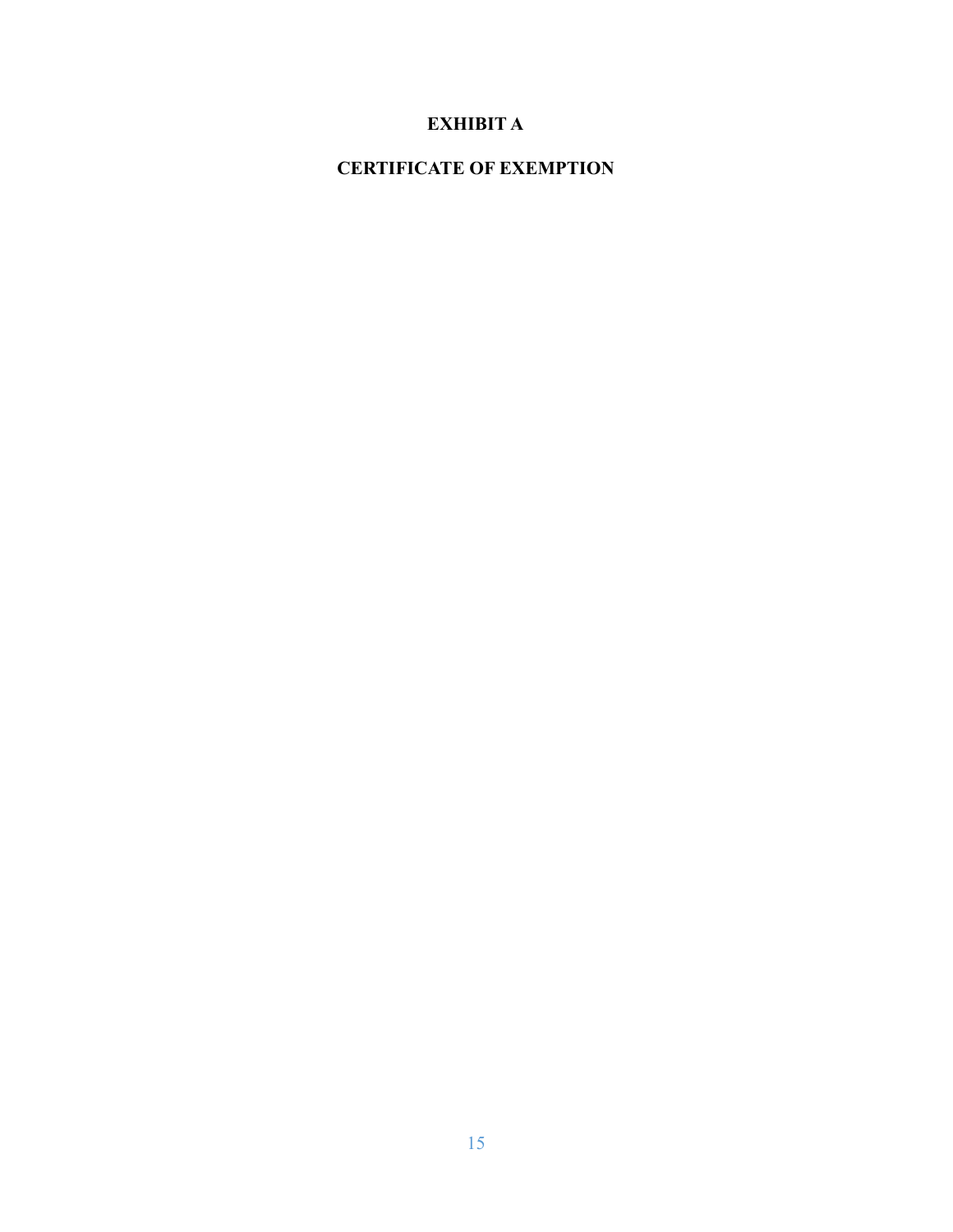### **EXHIBIT B**

#### **DESCRIPTION OF SOFTWARE AND FEE SCHEDULE**

LST will provide the Customer the Software on the following terms:

- Annual Fee of \$300 per student for 1-5 students
- Annual Fee of \$250 per student for 6-10 students
- Annual Fee of \$200 per student for 11-15 students
- Annual Fee of \$150 per student for 16 or more students

Pricing is progressive. Example: 8 Students

- 1st-5th student receives the \$300/student/year rate
- 6th-8th student receives the \$250/student/year rate

Total per year is:  $(5 \times $300) + (3 \times $250) = $2,250$  annual subscription fee for 8 students.